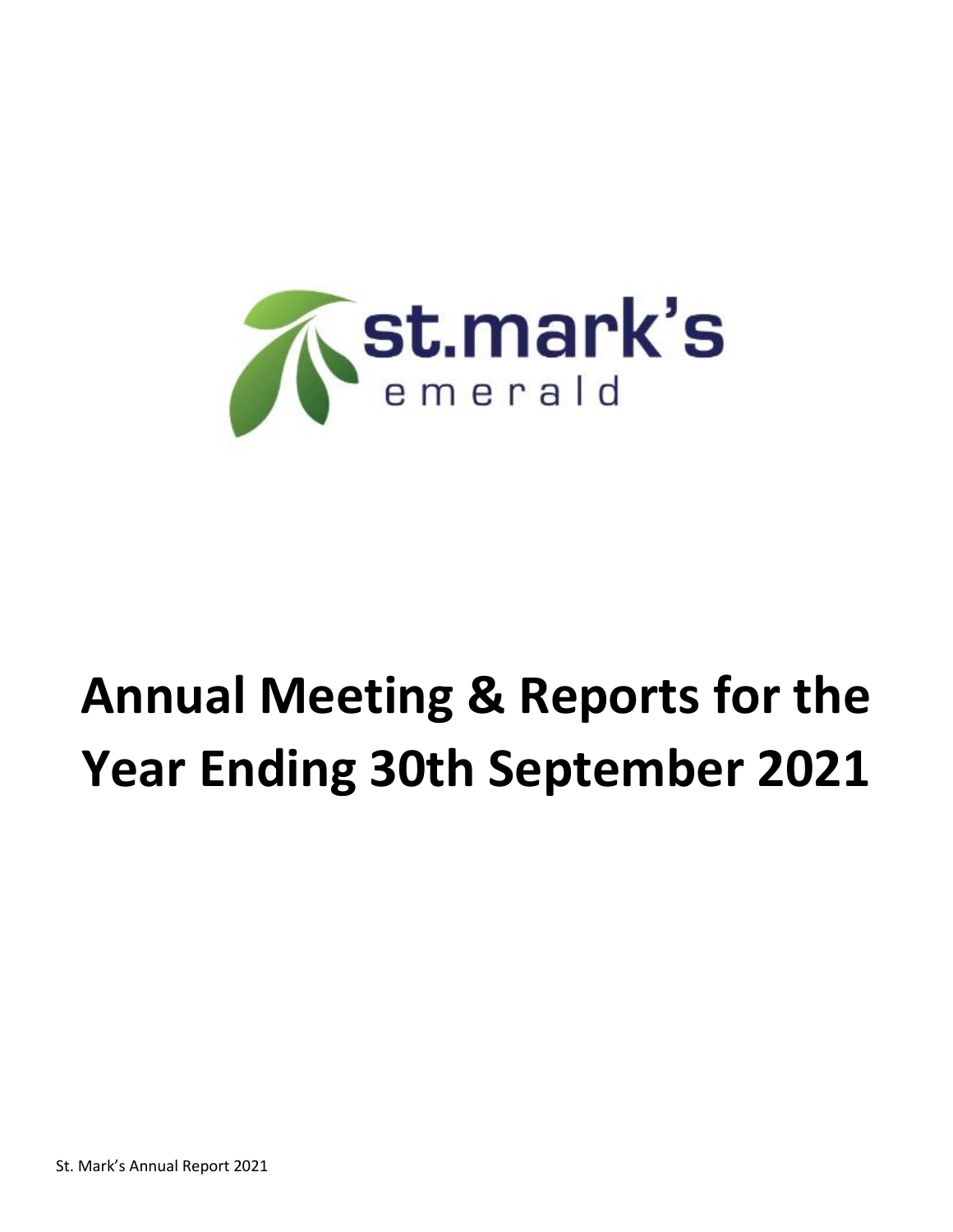# **28th November, 2021**

# **AGENDA**

- **1. Prayer**
- **2. Apologies**
- **3. Minutes of 2020 AGM**
- **4. Reception of Parish Electoral Roll**
- **5. Senior Minister's Report**
- **6. Associate Minister's Report**
- **7. Assistant Minister's Report**
- **8. Reports of various ministries**
- **9. Budget for 2022**
- **10. Elections**
- **- wardens, parish council, auditor, parish nominees to the**

# **incumbency committee**

**9. Prayer**

**All reports except the Financial Report and Budget are to be taken as read.** 

**Please bring this booklet with you to the AGM.**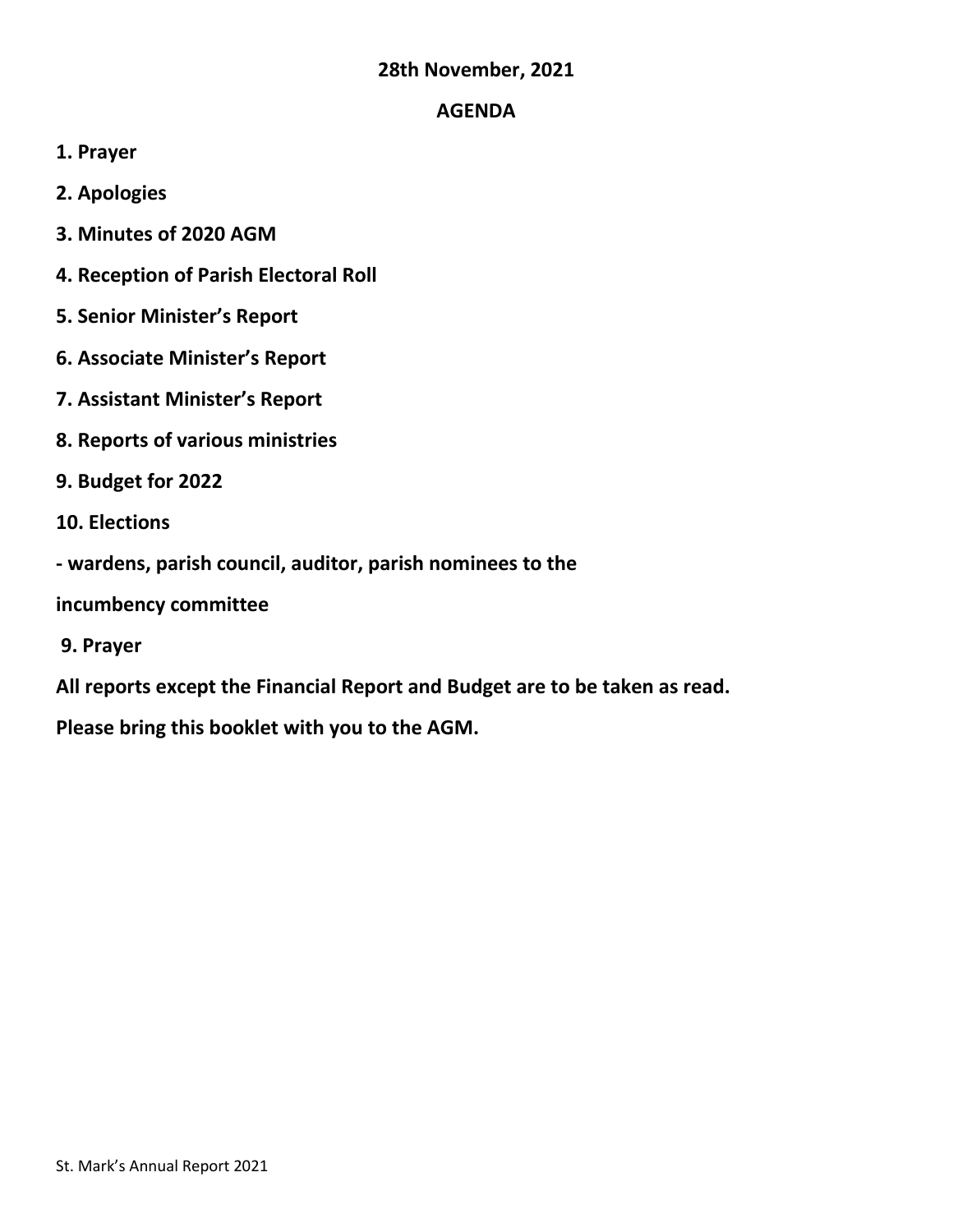# **St. Mark's Church Emerald**

# **Annual Meeting**

Held on Sunday 29<sup>th</sup> November, 2020

The meeting started at 11.40 am with prayer

#### **1. Present**

23 members. 9 in person and 14 via Zoom.

Apologies: None

#### **2. Minutes**

The minutes of the 2019 Annual Meeting held on 24th November 2019 were received as an accurate record of that meeting. Proposed: Russell Soderlund. Seconded: Courtney Clowes - Carried.

#### **3. Reception of Electoral Roll**

The Parish's Electoral Roll was received by the meeting.

Proposed: Colin Lane. Seconded: Peter Crafter - Carried.

#### **4. Reports**

All reports were taken as read.

**4.1 Senior Minster** – Andrew referred to 2020 as an unprecedented year which had brought with it fundamental changes to our culture and to our church. There have been opportunities for learning new things, re-engaging with ministry in new ways and appreciating the value of relationships.

2021 will be a time of transition. A time to focus on what God is putting in our hearts and to allow God to reveal His plans. We should embrace the uncertainty and accept the need to heal and re-gather before launching into new things.

Andrew thanked the staff, members of the parish council and all the members of St Mark's who have supported him and each other during 2020.

There being no questions the acceptance of the Ministry Reports was moved by Katherine Mitchell and seconded by Jan Aylot. Carried.

**4.2 Incumbency Committee Report –** Iain Johnson reported that earlier in 2020 Andrew was appointed as Vicar of St Mark's.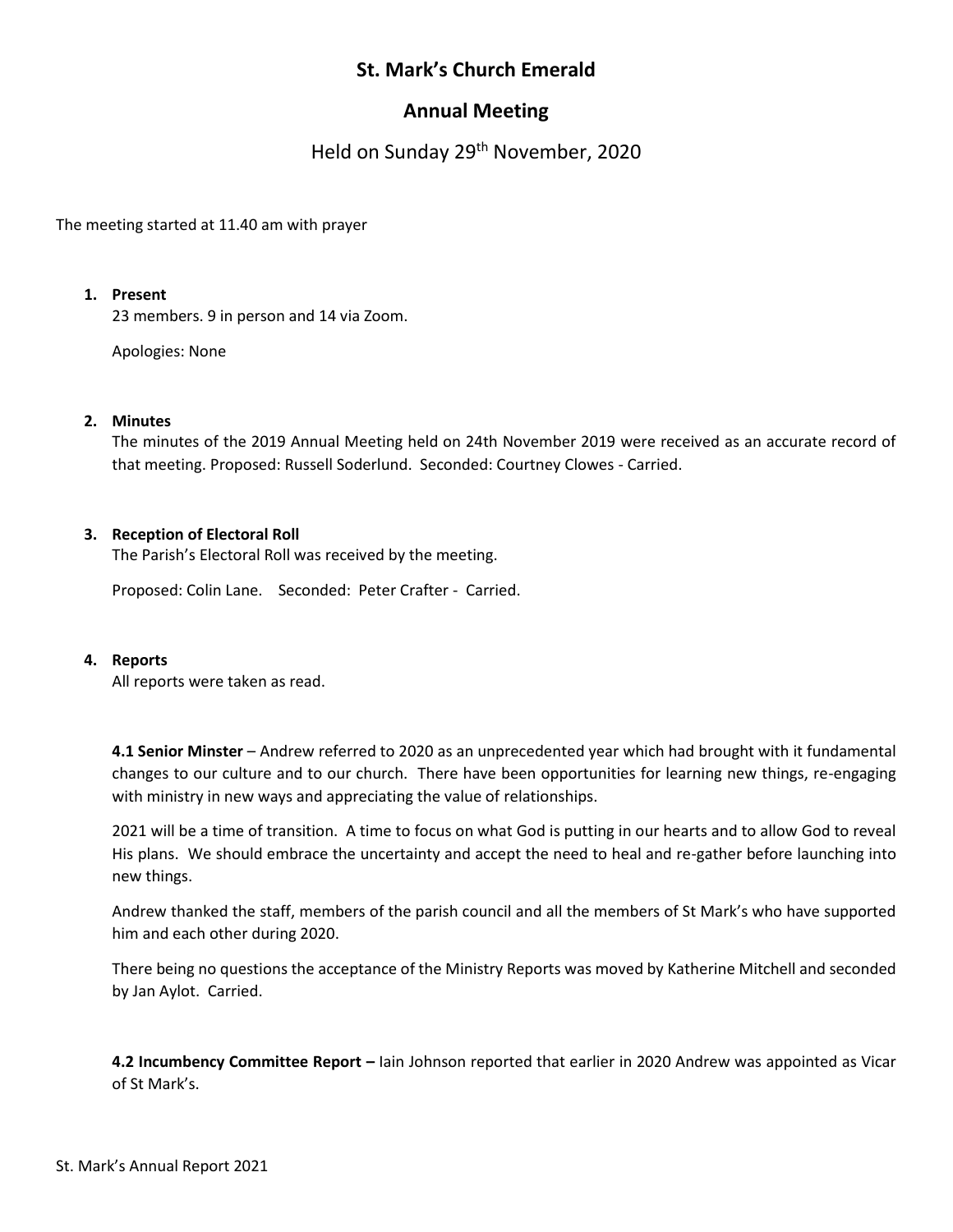**4.3 Finance report –** Peter Crafter reported that the financial position of St Mark's in 2020 had been unpredictable but that we were able to finish the year with a small surplus and a healthy cash balance. Staff costs for the year were reduced as a result of the receipt of JobKeeper payments.

A deficit budget is planned for the coming year due to the uncertainty and it will be reviewed after six months.

In response to a question about our Diocesan assessment, Peter advised that it has been held as the same as last year and will be approximately \$30,000.

Courtney Clowes said that the budget is conservative and cautious but that a much better outcome is anticipated as things get back to normal. He encouraged people to keep giving.

Courtney confirmed that the sale of shares referred to in the report of the 2019 Annual Meeting has occurred.

The acceptance of the Finance Report was proposed by Peter Crafter and seconded by Courney Clowes. Carried.

Andrew gave special thanks to Peter Crafter and Andy Walker for dealing with the accounts in this difficult year.

#### **5. Elections**

#### **5.1 Auditor**

WA Nutton and Associates, of Berwick were re-elected as auditors on the motion of Colin Lane, seconded by Mark Lockwood-Porter.

#### **5.2 Wardens**

Russell Soderlund and Katherine Mitchell were elected, unopposed.

The 3<sup>rd</sup> warden, the Vicar's appointment, is Courtney Clowes.

Gill Birkett is stepping down after six years as warden. Gill was thanked for her hard work in that role.

#### **5.3 Parish Council**

Re-elected, unopposed were Colin Lane, Ruth Johnson, Anne Anderton, Peter Crafter and Daniel Inglis.

#### **5.4 Incumbency Committee**

Elected unopposed were Iain Johnson and Lauren Lockwood-Porter.

#### **6. Other Business**

It was noted that Owen Prout's farewell as vicar of St Luke's will take place on 5 December 2020.

The meeting closed at 12:15pm with prayer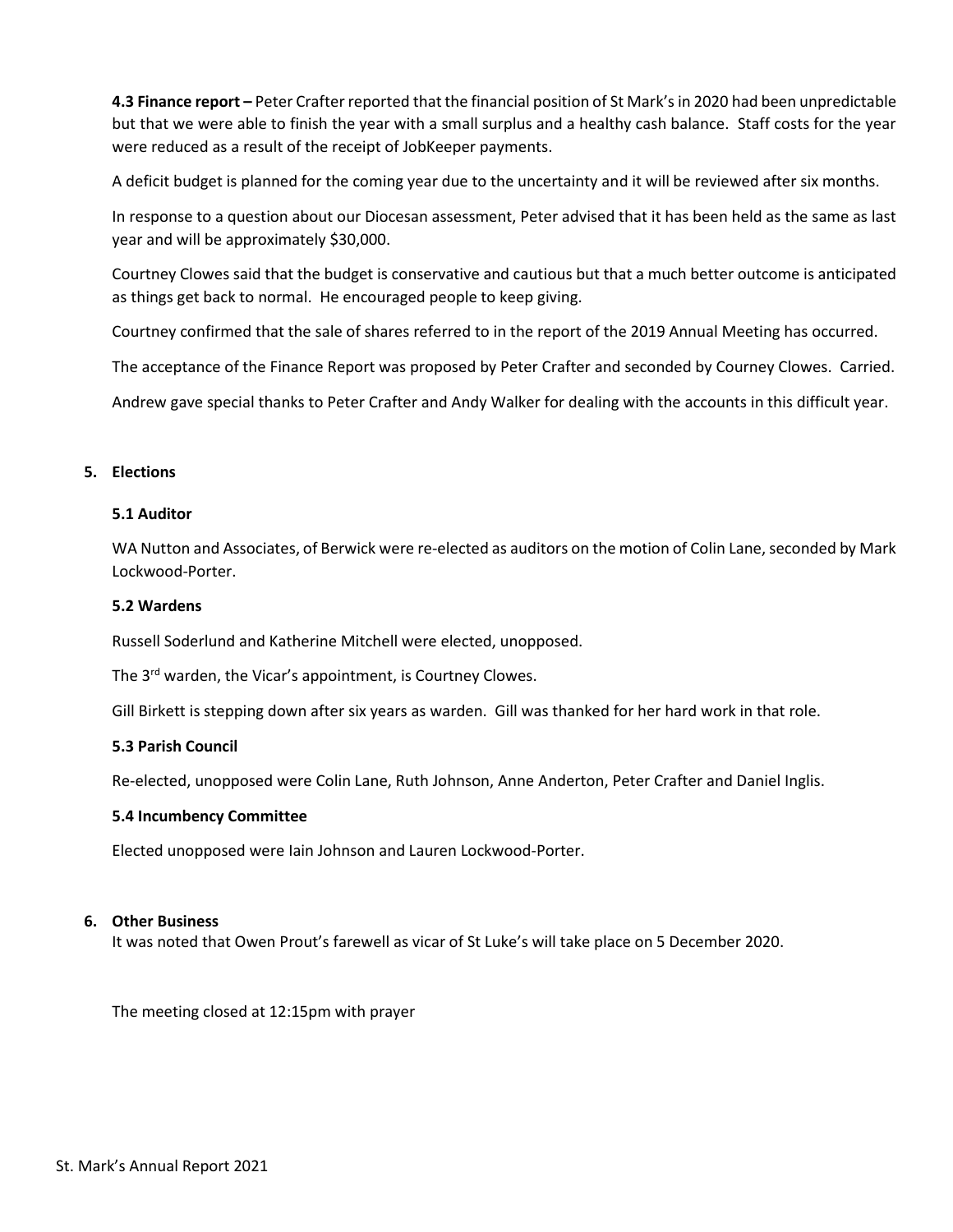# **Senior Minister's Report**

Welcome to the (almost) end of 2021! My challenge in this report is to capture the essence of what has happened in what has been almost certainly the most unusual year of my life so far. As I look back to my report to the AGM last year, I described then the weighty reality of the events of 2020 and my hope that in 2021 we would enter into a period of normality again and a chance to rebuild our community and ministries. As you are all well aware, due to the effects of the Delta variant of the coronavirus this was unfortunately not the case, and we have been through another year of disruptions, trials and setbacks. This is before we consider the impact of other serious events such as the storms that have wreaked havoc across the Hills several times this year. It is almost impossible to determine the long-term impact of these experiences on our community, and the effect that they will have on every aspect of our lives in the years to come. However I expect that we will be faced with a significant road to recovery and many changes and challenges, and I encourage you to pray and reflect on your part, and the role of St. Mark's, in this time.

# **Christmas 2020**

The past year since our previous AGM began with our reopening period leading up to Christmas. We were able to open up to the extent of having a 'hybrid' Christmas, mixing in-person attendance with online offerings. This included the Emerald Carols on the Couch that was run as a streaming event, with a fantastic reach and impact in Emerald and the wider community. I commend the team (Gill, Stephanie, and Russell) for their work in maintaining this event last year and looking forward to a similar event this year. We are likely to have a similar format to our Christmas celebrations at St. Mark's this year, as we grappling with the reopening challenges of this season again.

# **Lockdowns 3,4,5 & 6**

With the exception of a short lockdown early in the year, we had a relatively uninterrupted season of stability until the end of May and many of our regular events and programs ran very successfully. Our last major worship service without restrictions was Pentecost Sunday, but since that time (the whole second half of the year) we have not been able to operate in a normal fashion. We were particularly affected by the final lockdown from August through October which of course was devastating for many other organisations and businesses around Victoria. Our staff and lay leaders have attempted to continue our various ministries as well as possible in this environment, but we have faced the reality that most of us have become jaded with online options at this point and the level of energy and motivation in general for more than just 'getting by' has been very low. I am very appreciative of all the diligent work that our staff have undertaken during these periods and for the support of our members and their dedication to following Christ through another 'dark night of the soul'. We are hopeful that (as the Government promises) lockdowns are now behind us for good, but we do grapple with the disconnection and division that this experience has sown amidst the Australian community and the affects on mental, physical, relational and financial health that will continue into the future. This includes a diminished capacity for activity in our church and other churches around the area. I expect that our own recovery as a church will be gradual, and that in 2022 we will be needing to reassess our various ministries and strategies in light of the way that things develop. I cannot really predict what this will entail but I trust that Jesus is with us and his Kingdom is still growing even if as a mustard seed.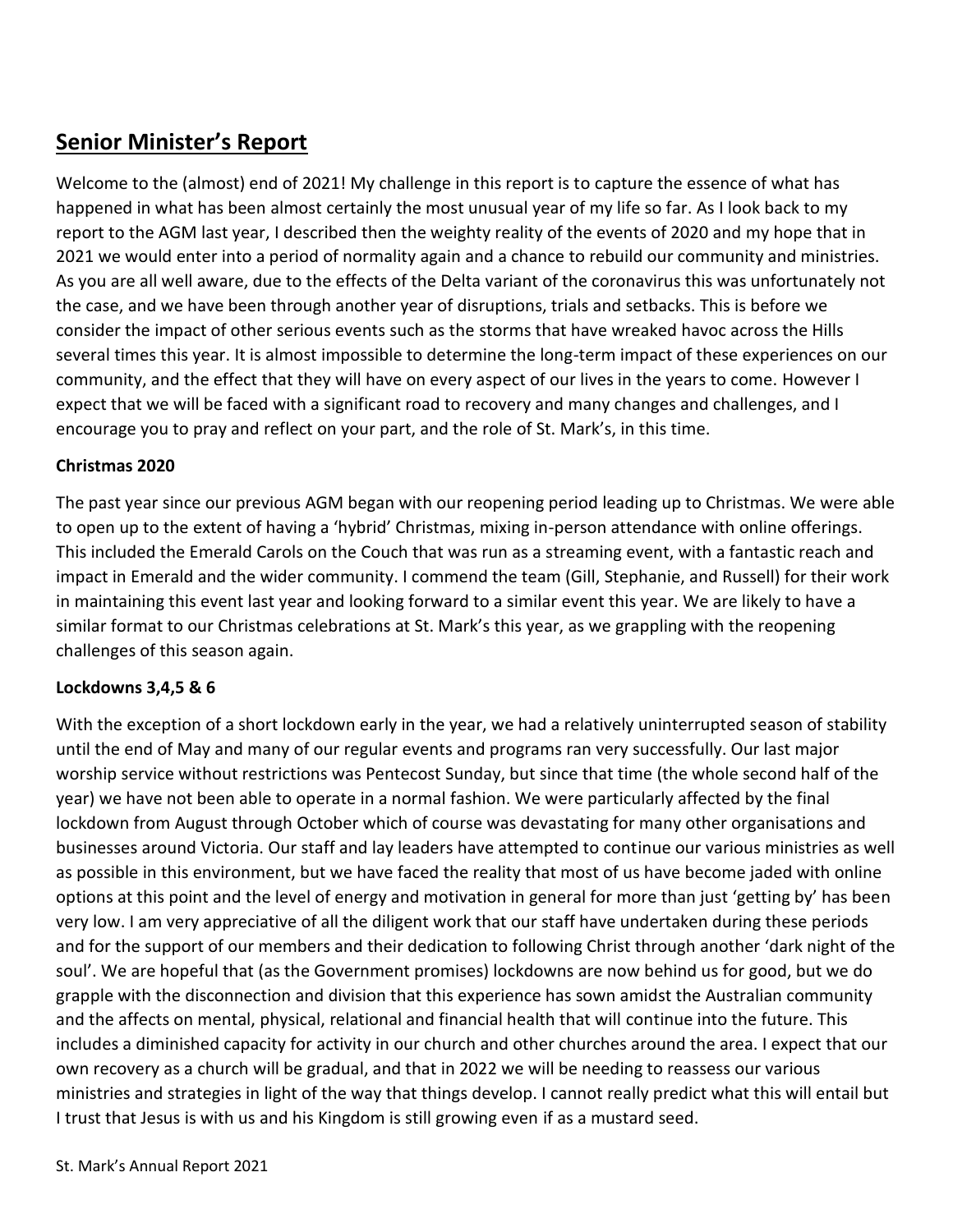A spot of encouragment during our last lockdown was our Thanksgiving Sunday, which allowed for a great time to recall the blessings of the year. I am thankful for the generous support that we have received to our Thanksgiving Appeal towards the refurbishment of our church kitchen and supporting our outreach ministries.

# **The Year of the Holy Spirit**

January 2021 began what I themed as 'The Year of the Holy Spirit', focussing on our receptiveness and response to the work of Christ in us and through us by the Spirit. We have worked through various books of the Bible looking through these topics – In January the book of Joel, in Term 1 the first of our series on Acts ('Go With the Spirit'), in Term 2 a reflection on 1 Corinthians ('Living in the Spirit'), in Term 3 a return to Acts ('People of the Spirit'), and in Term 4 the book of Exodus ('To the Promised Land'). We will finish the year with a series on the teaching of Jesus himself on the Spirit in John 14-16.

In keeping with this focus on the Spirit, and reflecting on the challenges coming out of 2020, I have tried to open up our community to working together on discovering our gifts and calling. We moved forward in February with our ReVision process looking at the 'Dreams and Visions' that God has put in our hearts. This time brought out several new initiatives including the 'Prayer Culture Club' and a group devoted to developing new mission initiatives locally. As the year has progressed I have also called upon people to learn their spiritual gifts in a new way and apply them in worship and other forms of ministry. This is an emphasis that I would like to continue into next year.

A highlight for the first half of the year for me was the formation of a new 'leadership community' at St. Mark's called 'Day and Night'. This group is for those who are exercising leadership at St. Mark's or in their wider life and I have been providing some resources and guidance to help develop and grow them in their calling. I have also enjoyed running more of the Ridley Certificate courses this year – we have been through John Dickson's course on the Historical Jesus, a course on 1 Corinthians, and the 'Ministry Skills' course, which have all been well attended. The value of the online Zoom format for this kind of activity has been shown many times over.

This year we acknowledged and farewelled Bethany Vaughan in her role as a CMS missionary in Cambodia, and we wish her well and pray for her new endeavours. We then welcomed Zoe Creelman as our new link missionary as she prepares to work with the indigenous church in Ngukurr in the Northern Territory.

# **Staff Team**

We have continued to be blessed with a diverse and committed staff team this year. You will see their reports in the rest of this booklet and I encourage you to spend the time to hear what they have been doing and to affirm and thank them. The complexity and depth of the challenges that they have dealt with and overcome this year have been indescribable and I thank God for them all.

Some notable events in the staff team this year were: the ordination of Vivianne to the priesthood, Ally Lord van Leeuwen going on maternity leave in anticipation of the birth of Tully, and the farewell of Mark Lockwood-Porter as our Parish Administrator (after nearly 2 years in the role) as he and his family move to Bendigo. Also my own period of Long Service Leave in October which was a welcome time of rest after a long period of high demands, during which Jerome served as Locum Vicar. We will be regrouping as a team as the New Year begins and making new plans for what is to come. Please pray for a renewed energy and calling for all of us.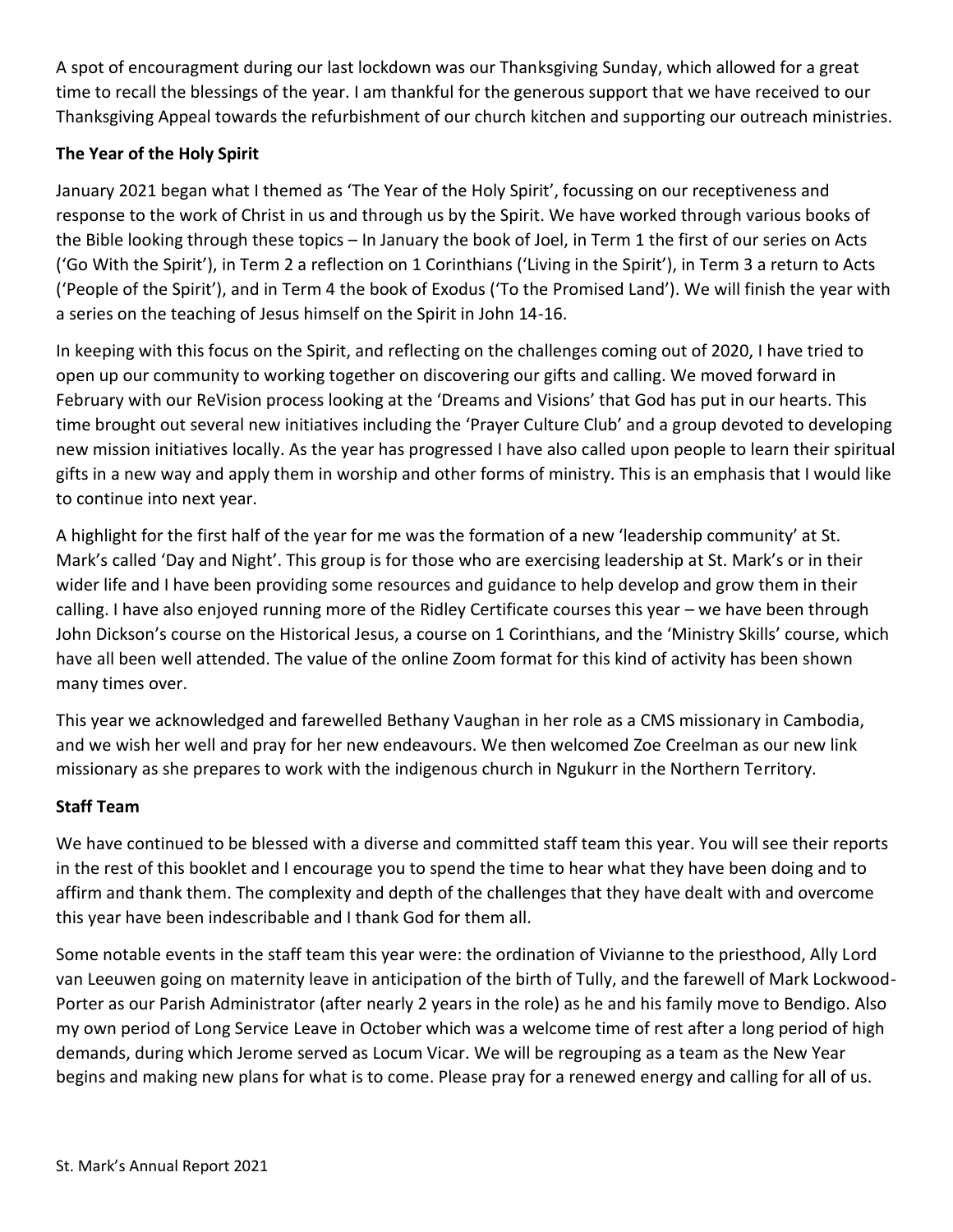## **Special Thanks**

As always I owe a debt of thanks and gratitude to everyone who has supported and encouraged me in a myriad of ways this year. I thank the Wardens (Russell, Courtney and Katherine) for their wisdom and generosity towards me and their heart for the members of our parish. Particular thanks at this time to Courtney as he has a 'sabbatical' year now from membership on Council. I hope that he has a time of rest and refreshment. Thanks also to the rest of the Parish council who have worked cheerfully through many Zoom meetings and kept the parish in good order in the areas of finance and governance, as well as providing much valuable input into ministry matters. Particular we are thankful for Peter Crafter and Andy Walker as they wrestle with the complexities of budgets and financial reporting.

Thanks are always due to all the volunteers who have served in many ways, often unseen, throughout the year. I want to give a particular highlight of thanks this year to Dave Bunn who has served tirelessly on running our livestream camera each week for months during lockdown and enabled us to continue meeting in this way. And also we are thankful for the Op Shop team, those who clean and maintain our property, and all those who have stepped up to participate in the worship teams and in lay preaching. Thanks to Jan Aylott as she steps down from leading the flower roster after many years.

# **To 2022 and Beyond**

I approach the coming year having been chastened time and time again by the lack of my ability to predict the future. I believe this is part of learning to 'Go With the Spirit' and is probably the major area of growth that will come from these experiences for all of us. We may learn to trust and to ask for our 'daily bread'. I hope that in 2022 we will focus as a church on the topic of 'Wholeness' and how Christ is looking for our renewal and re-creation in all areas of our lives, and our whole world. We have many challenges to face next year, including:

- The ongoing reality of COVID and its affect on our daily lives and freedoms.
- Healing from the trauma of this long-term crisis and the wounds that it has inflicted on us.
- Learning how it is we are to worship together as a community again, with all the new possibilities that we have experienced in the past two years and the way that the patterns of our lives have changed.
- Renewing our relationships and connecting in healthy and life-giving ways as members of the Body of Christ.
- Seeking a new vision of our mission and purpose in the Hills, and reaching out with the love of God to continue to be 'a community of transformation'.

However, I encourage us not to look at a list of tasks to be completed or to be overcome by the needs and challenges around us, but to turn to God with a renewed sense of our need for grace and for his provision in all things, and allow his Spirit to guide us.

The past two years I have finished my AGM report with a quote of the same portion of Scripture. Each year my appreciation of the meaning of these words has deepened. So let me finish again this year with this encouragement to all of us: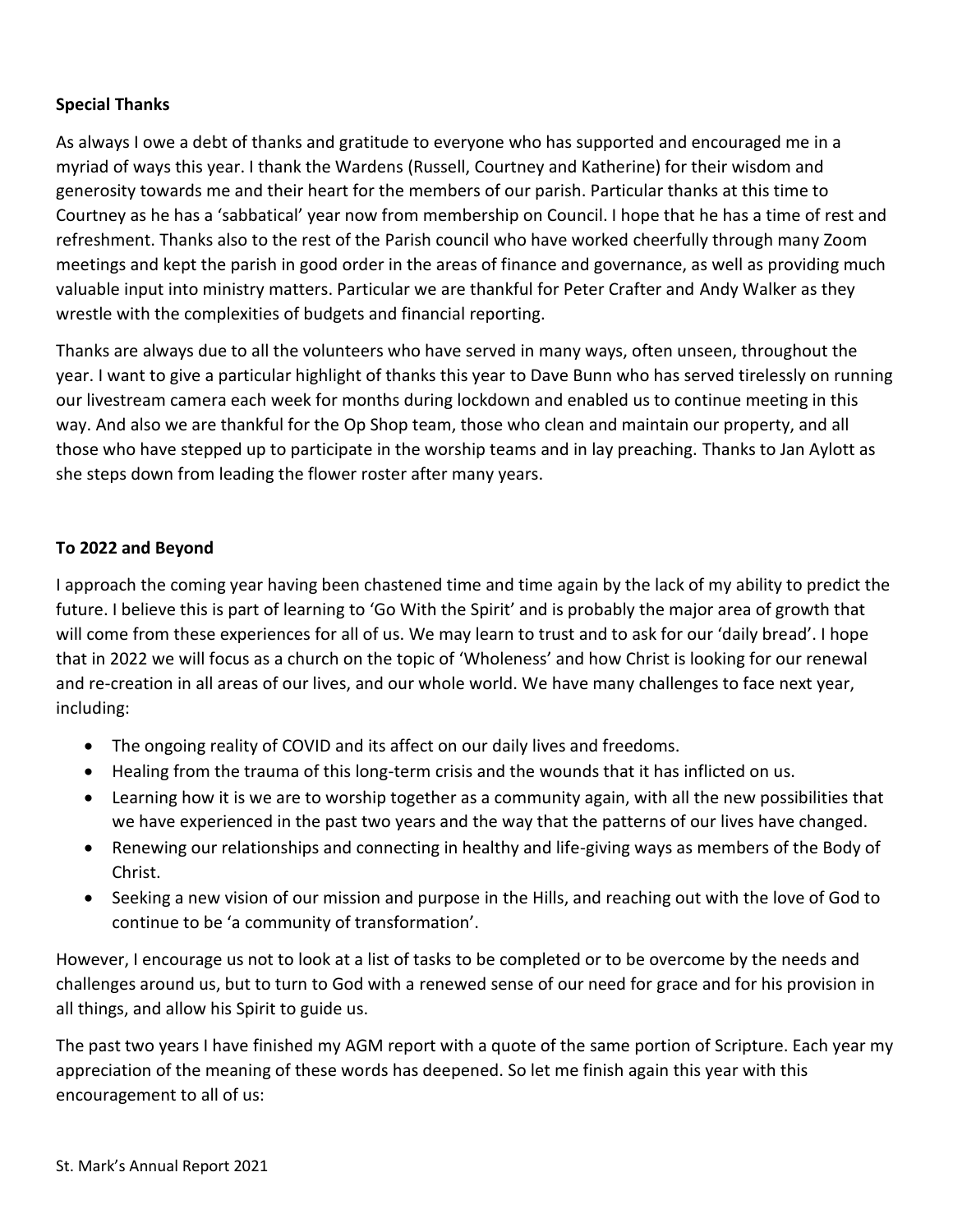*Yet this I call to mind and therefore I have hope: Because of the LORD's great love we are not consumed, for his compassions never fail. They are new every morning; great is your faithfulness. I say to myself, "The LORD is my portion; therefore I will wait for him."*

Lamentations 3:21-24

# **Emerald Public Services 2020/2021 (In person services)**

- Attendances 95 (Average)
- Communion 85 (Average)
- Weddings  $-1$
- Funerals 7
- Baptisms 2
- Confirmation 0
- Reception  $-1$
- Christmas Services 160
- Easter Day N/A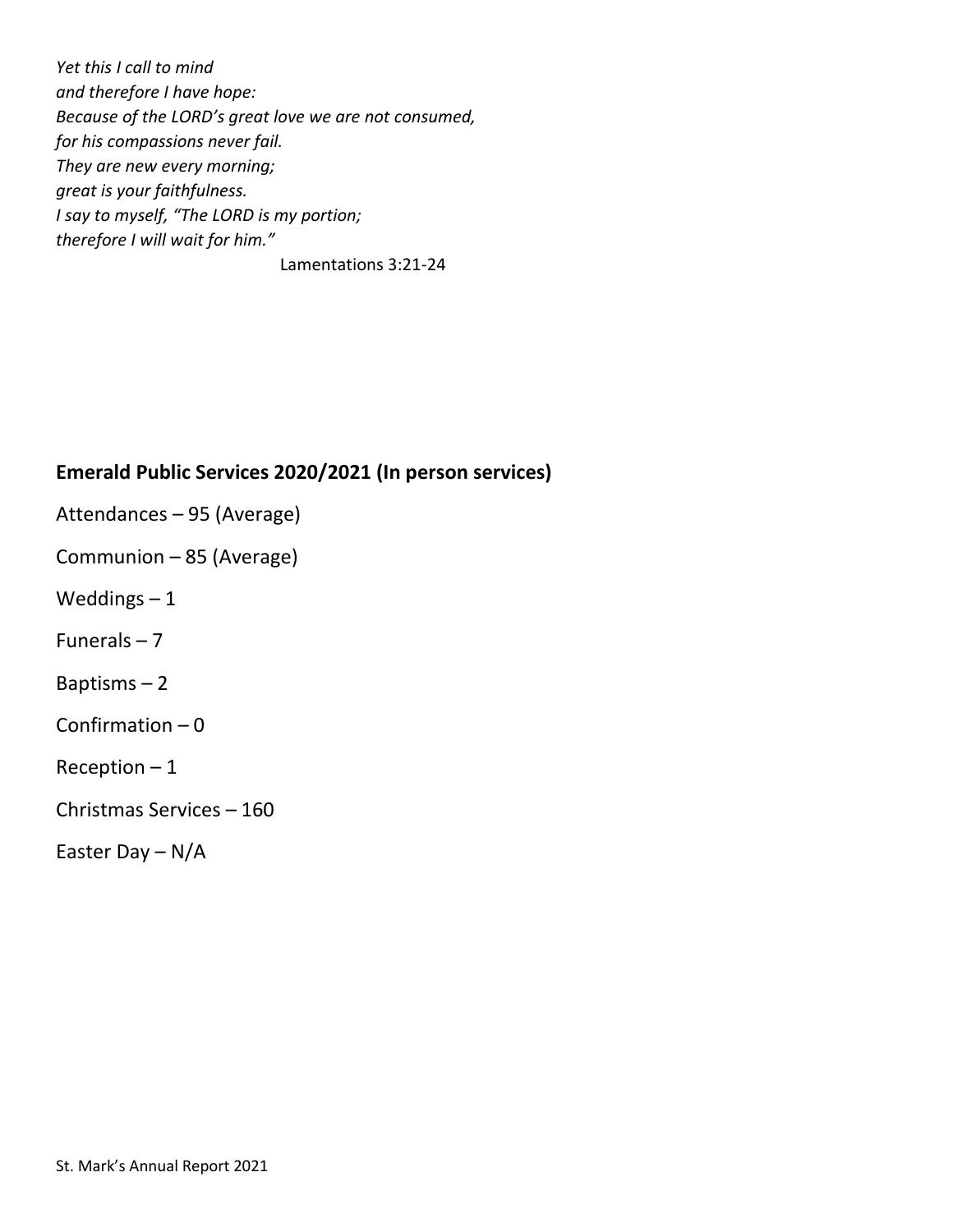# **Associate Minister's Report**

For so many of us, life has been full of stops and starts, hopes initiated and paused, emotional ups and downs, as well as fluctuating energy levels …and ministry has been no different. Yet we are reminded:

"Truly my soul finds rest in God; my salvation comes from him.

Truly he is my rock and my salvation; he is my fortress, I will never be shaken." – Psalm 62:1-2 So in between home schooling (like all those with school-aged children) and juggling our unpredictable and changing circumstances due to the pandemic, ministry has continued through God's steadfast love.

Over this past year, I have continued my regular ministries of worship co-ordinating, preaching and pastoral care as it has arisen, also including a memorial service. Additionally, in this past month of October, I also filled in as locum while Andrew was on long service leave.

# **Initiatives / Works-in-Progress**

A couple of ministries that we've been trying to get off the ground revolved around family discipleship and mission. One aspect saw 3 families coming together over meals to explore spiritual formation and mission, while another saw a separate men's and women's group formed for deeper discipleship. Hollie Boniface, Vivianne Dias and I have been working on this together, but have struggled to find momentum due to the difficulty of finding a consistent rhythm with all the pandemic disruptions. Viv facilitates the separate women's group and I am facilitating the men's group.

This men's group, consisting of 5 of us, had just begun meeting at Paradise Valley Hotel, before lockdowns set in. We will be using a course that Andrew Bowles has produced called 'Finding our Pattern of Life' to explore how we can be encouraged to live a life of transformation – let me know if you're interested in joining us!

# **Signs of Establishing Foundations**

Another significant, and passionate, part of my ministry centres on our spiritual formation of young people. These kinds of ministries generally require a good rhythm and consistency, in order to gather traction and develop faithful fellowship – and this, of course, has been difficult in this disrupted season of life. And this, combined with low numbers, has meant that it has been particularly hard to engage our older youth (senior high school age) in some of our initiatives this year. However, despite these considerable challenges, there have been some very encouraging experiences this year.

We began Term 1 with the youth meeting in the Chapel (adjacent to the Children's Centre) and watching and discussing a TV series called 'The Chosen'. This series, which looked at the lives of Jesus' followers, allowed us to consider our own journey to follow Jesus. We were then able to follow up with Youth Alpha in Terms 2 & 3. It was at this point that Sue Bush and Trevor Garrat joined Viv and I as part of the Youth Team, and their presence has greatly enriched our group dynamics. I am very grateful for their support. We will look to complete the Youth Alpha course this Term. As the year has progressed, there have been 5 youth who have committed to Youth Alpha and to fellowship, and 3 of them have now decided to make their Confirmation – please pray for them and all our young people in their spiritual journey with God.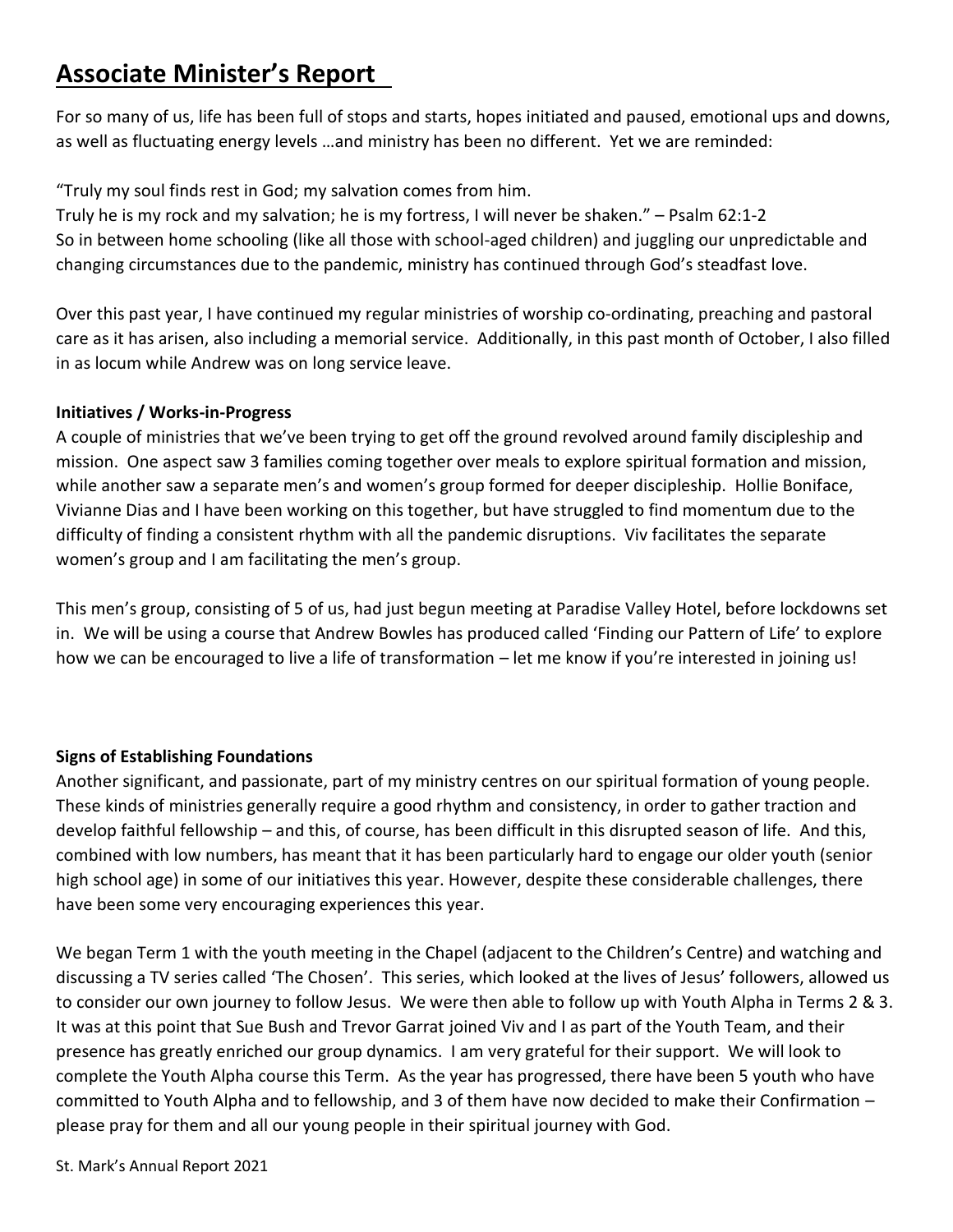Meanwhile, Anne Benc has inspiringly initiated some conversations with me about the transition of Grade 5 and 6 children into the Youth community. We will be working on some socials together with these groups and be continuing to see what emerges for next year – this looks like a very promising way forward.

With regard to Young Adults we tried to relaunch our Young Adults group by having a BBQ at our place in February sometime, and also inviting older youth – this was well attended. We also gathered at another time and watched a Christian apologetics video with a couple of older youth and young adults, which I believe was an encouraging activity for those who attended. However, again, with constant interruptions, social connections and momentum have been difficult to achieve. We have, nonetheless, been able to gather a core group of 4 young adults, plus Viv and myself, who have been quite keen to study the bible (we have been looking at the book of Jonah), even though it has been done via Zoom. This particular group has not been going for very long, but they are presently expressing a very real commitment.

# **Looking Forward**

I'm learning not to make big promises or big plans, but to consider moment by moment how to move forward in a Godward direction with all God's people. A particular hope is that we can expectantly look towards gathering and fellowship in person again, slowly reconnecting and considering our mission and worship together. I'm grateful for another year of journeying together with all God's people at St. Mark's and working together with Andrew, the leadership and staff to further God's kingdom here in Emerald and the Hills.

*Jerome Dias*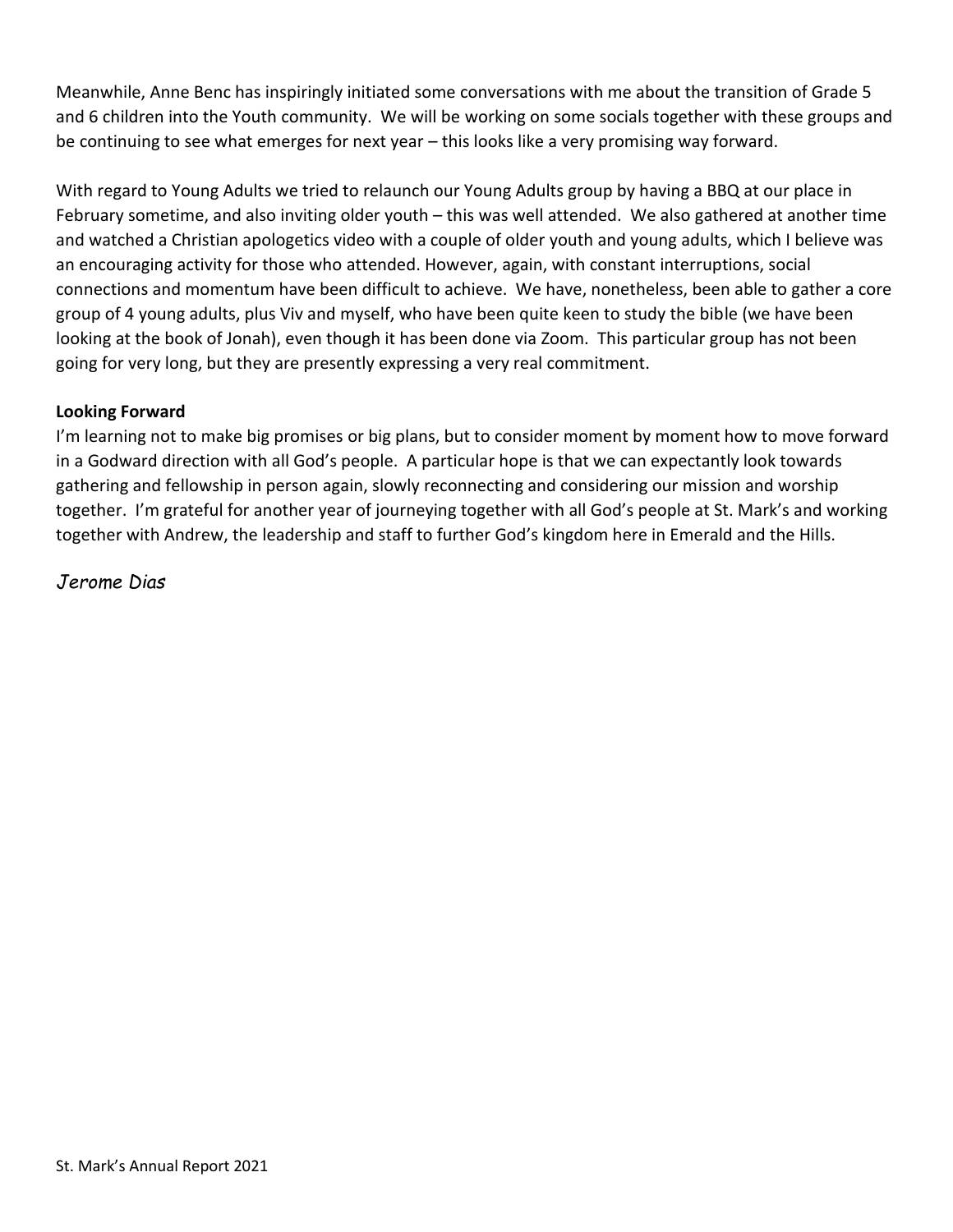# **Assistant Minister's Report**

As we have endured another year of disruptions, disappointments, disconnections and perhaps disillusionments, we have needed the gentle, steadfast and trustworthy love of God and His wisdom more than ever. It's been these aspects of God that have given me the capacity to hold fast, and stand, in the face of much uncertainty this year. I pray that your experience of God has enlarged through the trials that you have faced this year.

As an Assistant Minister, I have continued to serve in preaching, leading services, pastoral care, and supporting discipleship and equipping (particularly of women) within the church. I've had the privilege of supporting a local woman come to know Jesus and I meet with her regularly to support her discipleship journey. I also work with Jerome in our youth and young adults ministries, and have enjoyed building relationships and offering encouragement to our young people in these spaces, and being able to offer one-to-one pastoral conversations with our young women to encourage them in their continuing growth in Christ. It's been wonderful seeing God at work in the lives of our young people and young adults, and I express appreciation of Jerome's leadership of these ministries.

I also have specific responsibilities in the areas of mission and worship.

## **Worship**

#### *Music Ministry*

We began this year re-adjusting to Sunday services with fewer musicians and vocalists, requiring us to honour our limits and offer live music on a fortnightly basis, and use worship lyric videos on alternate weeks. Adam Van Leeuwen generously offered his skills in IT and sound engineering to produce another set of worship lyric videos led by the St Mark's worship team. It's been wonderful having these resources to support our online and on-site worship services. I also want to thank our faithful team of musicians and vocalists who have been flexible and adaptive in trying new things, adjusting to a new service time, learning new hymns and songs, and supporting our worship through the year. We would also love to hear from anyone in the church who plays an instrument and/or who enjoys singing, who is interested in supporting the music ministry at St Mark's.

## *Creative & Visual Arts*

At the end of last year, it was great to encourage Bek Inglis, one of the artists among us, to produce a Christmas art display along Memorial Avenue, and provide a 'prayer station' for passers-by during Advent. The lit nativity display at the front corner of the church was a wonderful accompaniment to this, and together were lovely expressions of the story of Christmas that we shared with our community. Thanks to Bek Inglis, Roy Whiting, Stephanie Cox, Russell Soderland, Colin Lane, and John Mechielsen for your contributions to this project.

I also welcome any contributions to the expression of visual arts at St Mark's, which could be incorporated in our Sunday services, newsletter, social media or our website. If you're a photographer, or an artist, we'd love to support and encourage your ministry amongst us.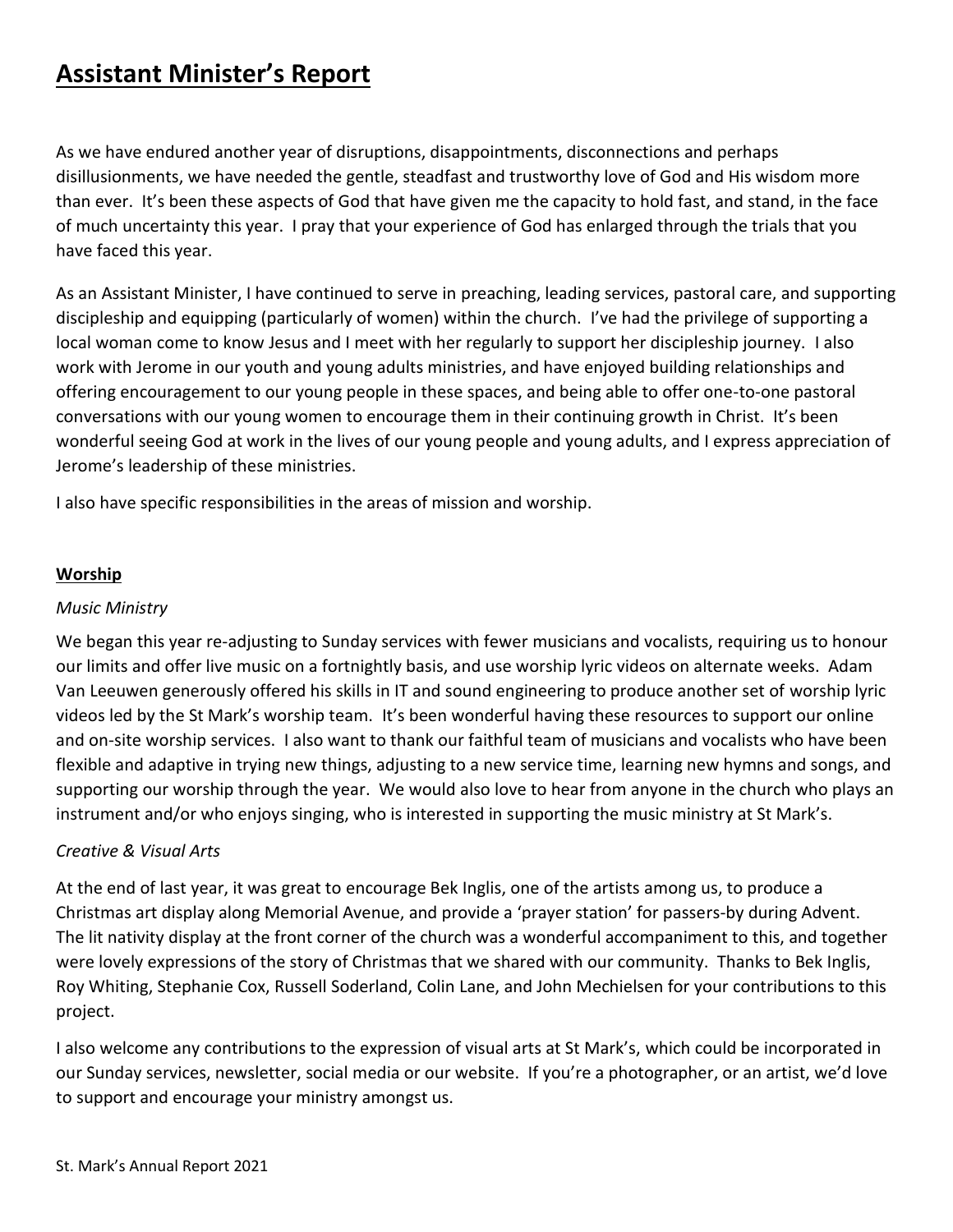# *Special Services*

It's also been a joy to facilitate some special services for Reconciliation Week and Season of Creation, and I look forward to our integration of more justice causes in our corporate worship.

## **Mission:**

My role is to support our mission to see people in our community experiencing wholeness through a relationship with Jesus, as we learn to be an authentic expression of God's transforming presence. To achieve this, my role focusses on developing our missional culture, specifically through: gospel communities; pursuing justice and serving community needs; organic and organised events; and therapeutic spaces. Undergirding all of this is prayer, and it was great to be able to integrate the 'Thy Kingdom Come' initiative into our church rhythm again this year, and have the support of the Prayer Culture Club covering our outreach.

## *Gospel Communities*

We are currently exploring how St Mark's can adopt a 'gospel communities' model of outreach and missional discipleship. Gospel communities are groups of people who support each other to be intentional in living as Jesus' people in their various contexts (workplaces, schools, families, social circles, etc). At their heart, they are about growing communities that are welcoming and open to journeying with people who are not Christians, and discipling one another. With the support of Jerome and our boys, and the Boniface and Bouma families, we have begun a pilot, intergenerational, gospel community. Before lockdowns, we had met for 'all in' gatherings (where hospitality was extended and shared with people outside of St Mark's), for gatherings with our core families, as well as for separate women's and men's groups centred around worship and discipleship (I lead the women's group, Jerome leads the men's group). We are learning as we go, and look forward to more continuity in the year ahead. The hope is that as the model is embedded, we can multiply and ingrain the model at St Mark's over time.

## *Grief Support Ministry*

This year, Sandra Beltran, Heather Maxwell and I planned to deliver a grief course called 'The Bereavement Journey' in Term 3. This course offers understanding, support and guidance through the experience of grief for people who are bereaved. It also offers an optional session for exploring faith questions regarding death and bereavement. We promoted this across the Hills and with neighbouring churches, and were all set to go, with participants registered, when lockdown occurred. This was so disappointing, especially for the participants. We will now aim to run this course in Term 1 next year.

## *Mission and Community Engagement Working Group*

Following our Re-Visioning process, a 'Mission and Community Engagement Working Group' emerged, sharing a heart for St Mark's to be: '…seen as a key part of the Emerald community,

beneficial to and attractive to many because we reflect the reality of a healthy relationship with God, through Jesus.' The members of the group include: Russell and Irene Soderland, Colin Lane, Sandra Beltran, Ken Thompson and Clare Hembrow. (Anyone is also welcome to join). The group met twice after the initial 'Dreams and Visions' session to progress ideas and pray for God's leading. We will be launching a new missional endeavour in the coming months, and hope to recruit a team of people who love spending time with others and are passionate about seeing people come to know Jesus. Stay tuned!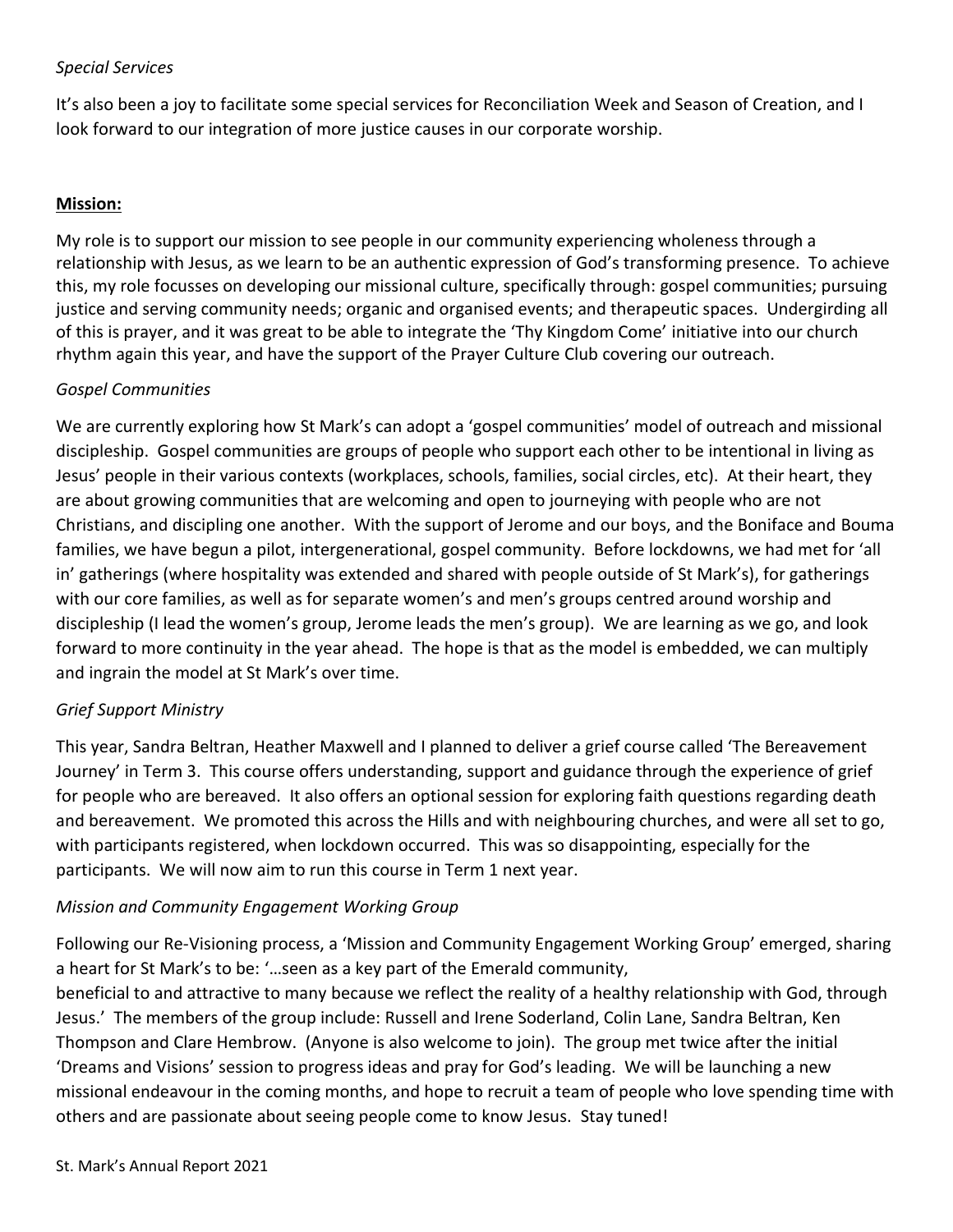The working group has also been keen to re-establish links with local organisations and explore possibilities for partnering with others in the community to meet local needs. Russell Soderland and I recently met with Cardinia Shire staff at the Hills Hub, from which emerged a number of opportunities for St Mark's, particularly regarding the environment and supporting local families, which we are now exploring.

## **Communications**

I've had the privilege of supporting the Communications ministry while Ally Lord Van Leeuwen is on maternity leave. This involves producing the E-Newsletter, any promotional material, contributing to our social media and website, the visual aspect of Sunday services, and promotions support for the Emerald Carols. The highlight of the year was preparing our Thanksgiving Sunday Slideshow Video, which was a powerful reminder of God's faithful work in our midst, and the wonderful community that we share together at St Mark's.

I'm encouraged by how much God has been doing in our church family this year, even when it felt like much wasn't happening because of restrictions. Indeed, God is alive and active among us! Imagine the possibilities for St Mark's in 2022!

In Christ,

Vivianne Dias.

# **Ministries at St. Mark's**

# **Pastoral care Coordinator Report**

The Pastoral Care of the whole St. Mark's community of believers started well in December 2020 with a sitdown morning tea after the 9:30am church service instituted. The idea was to help people of all ages connect socially over a drink and some food. The table tennis table was a bonus and aided young and older to engage with each other. Some highlights for the year were Byron Bouma's baptism and spontaneous pray. Thank you to all the people who helped organise and pack up after morning tea. Hopefully it can continue in 2022 and with an upgraded kitchen more people will volunteer for this wonderful display of hospitality. Pastoral care was improved by a paper copy of the Church directory given out to those people who are involved in this ministry. Cards were sent for happy occasions such as birthdays and babies, sympathy for the sick and condolence for those in mourning. Many meals were given to people but this done in a more direct manner rather than storing them in the freezer. Dry and canned food in the cupboard was not used very often as the church office was officially closed but gift cards for use at Woolworths were much appreciated by those in need.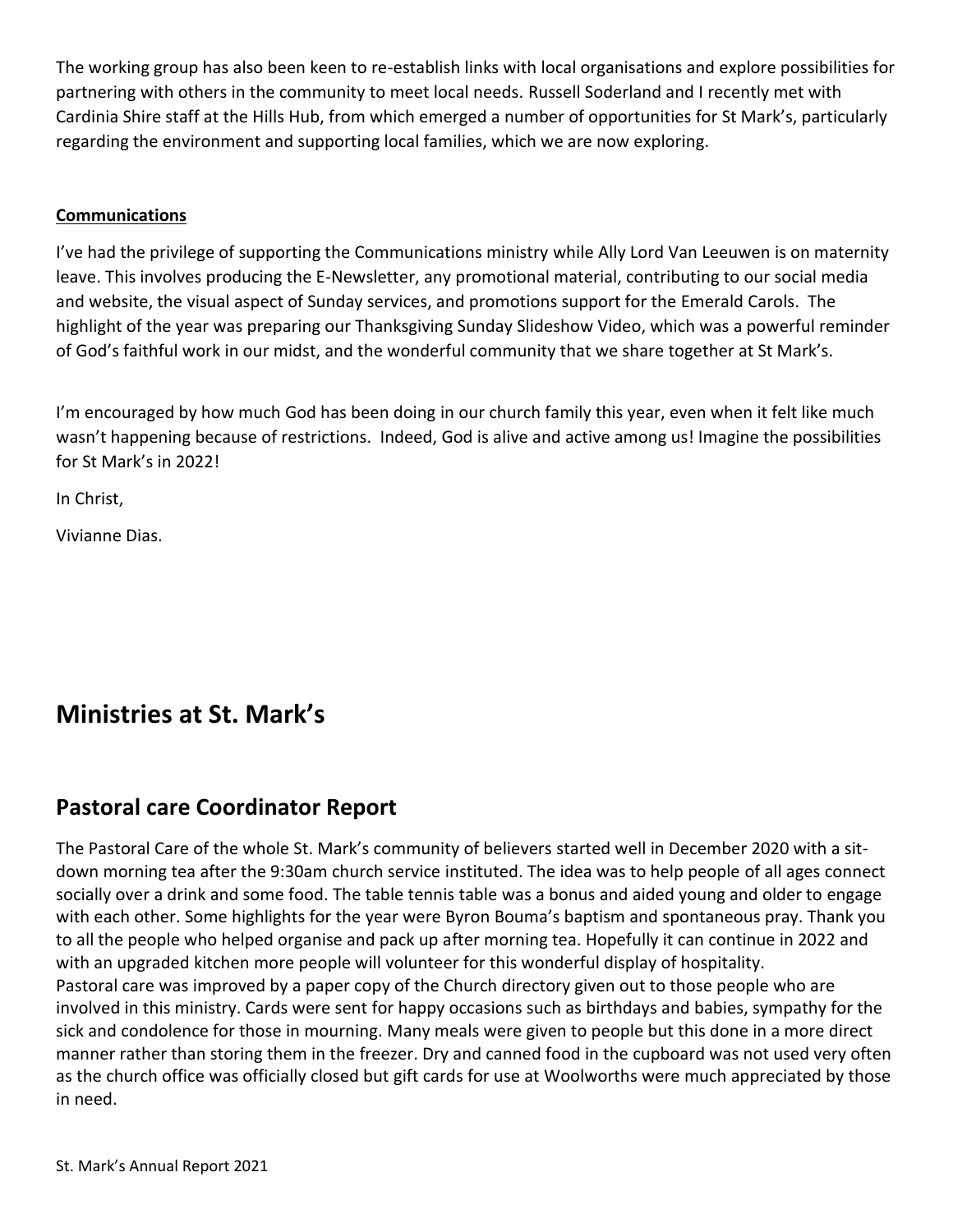Home visits in 2021 were very limited as the need to respect Covid rules became more stringent. Hopefully in 2022 there will be more pastoral visits in people homes.

Small groups continued to struggle with the on-off nature of the pandemic. This needs to be revisited in 2022.

Thank you,

Ally Thompson (who is hopefully in South Australia with Ken visiting their son who had open heart surgery a month ago).

# **Warden's Report**

As Wardens we note how difficult a year it has been with regards to the constant lockdowns and the interruption to our worship and programs. That said however, there has been a number of good things happen and there is a positive air of expectancy about our church. It's good to remember that (despite the things of the world) God is in charge…

Our comments relate to our staff, our finances and our buildings.

# **Staffing**

Our staff started 2021 with a renewed sense of purpose and worked tirelessly to reconnect with members of our parish following the extended lockdowns of 2020. Programs and activities recommenced and our staff participated in a number of leadership community and revisioning sessions throughout the first part of the year.

All too quickly, we returned to extended periods of lockdown and our staff once again rose to the challenge of working from home in 2021, in some cases balancing the need to support their children with remote learning. Our community was further impacted this year by a number of serious storms which resulted in extended power outages. This created significant challenges to working from home in lockdown conditions, however our team continued to focus on providing additional support to vulnerable members of our community at that time. Our pastoral staff have faced particular challenges this year as the number of individuals and families in distress increased over time.

Andrew has recently taken a month of long service leave to recharge after an incredibly challenging year. Jerome supported the church as locum during Andrew's absence. Consistent with the general theme of additional difficulties in 2021, whilst supporting St Mark's during this period, Jerome and Viv undertook a long-awaited house move into our local area at the same time. And, of course, contended with yet another storm and extended power outage immediately thereafter! We are delighted to have Jerome, Viv and their family living a little closer to St Mark's.

We would like to acknowledge how much our staff team have achieved this year whilst facing so much disruption and uncertainty. Despite yet another unexpectedly difficult year, we are incredibly grateful for the resilience and hopefulness demonstrated by our staff throughout this time. Morale amongst our team remains high and we are encouraged by how God has blessed us and our community richly through their work. We would like to thank each and every member of our team – we are so grateful to you for your perseverance.

Finally, Mark and Lauren Lockwood-Porter have recently been offered a new opportunity with the Diocese of Bendigo, and Mark will be finishing up with St Mark's as Parish Administrator this month. We would like to thank Mark for his support over the last two years. He has been an invaluable member of the team and we have been very grateful for his organisational skills, his patience and his kindness. We will miss him, and wish Mark and his family all the very best for the future.

St. Mark's Annual Report 2021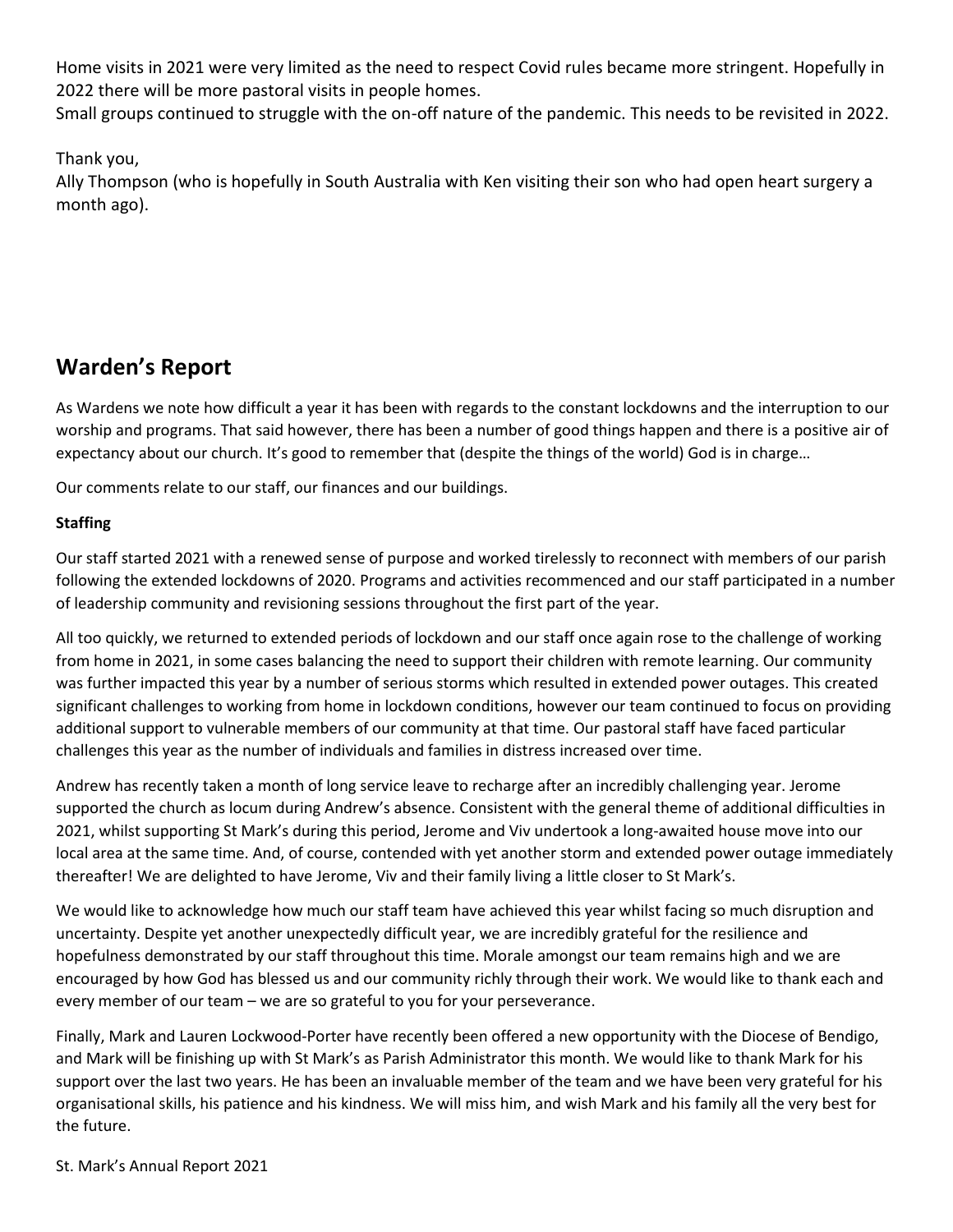#### **Finance**

After a small surplus in 2019-20 there were concerns that 2020-21 would be affected by Covid19 and the difficulty of running regular, live services. A forecast deficit of nearly \$110,000 was presented, but we are extremely thankful that we ended the year with a surplus of over \$80,000, as a result of regular, sustained giving (thank-you everyone, in these difficult times) combined with JobKeeper and very generous giving for the Thanksgiving service.

We approach 2021-22 with excitement, but also acknowledgement that with JobKeeper no longer operating, we will need to ensure we are good stewards with our resources and have forecast a conservative budget.

From July 2021 we started some ongoing presentations relating to stewardship and giving, and how this links to broader themes of discipleship and being part of the church community. Our aim is to develop a strong foundation of financial giving to support our staff and program sin the future. We will continue with these presentations and all provide more opportunities to discuss stewardship, money and giving in groups in 2022, and continue this journey. Having all church families becoming a part of giving in a healthy and joyful way is our long-term aim.

The warden's are extremely thankful for the diligent and often complicated work (especially in relation to JobKeeper) that Andy Walker and Peter Crafter have put in (with support from Colin Lane). Without their efforts and diligence the church would not be able to operate effectively, and we really appreciate this.

#### **Buildings**

Our buildings and grounds are in generally good condition. During the financial year we had two working bees and two major projects.

The first project was to paint the inside of the hall to the modern colours that follow the theme of the hall foyer. This was achieved by a dedicated group of volunteers and greatly assisted by the loan of a scaffold from Andrew Smith (thank you). A final step in redecorating the interior of the hall is to mount some sound deadening panels on the walls. Visually, these will also help break up the "solid white" of the walls.

Hopefully, by the time of the AGM, the kitchen refurbishment will be complete. The refurbishment includes:

- the incorporation of the small storeroom, adjacent to the kitchen, into the kitchen. This will allow more space in the kitchen and a bigger servery window into the hall ;
- the replacement of the existing flooring with new food grade vinyl (the old flooring was also food grade but will be "disrupted by the removal of the island bench and other cupbaords);
- the replacement of the dishwasher (with the current model of the old one now 20-25 years old and no longer able to be serviced effectively);
- stainless steel benches to replace the old chipboard cupboards; and
- a repainting of the whole facility.

The vast majority of the cost of the refurbishment was donated by parishioners via the 2021 Thanks-giving Sunday.

The new kitchen should serve the parish for the next 20+ years and allow us to comply with food safety standards for a semi-commercial kitchen.

We are very grateful for the support of a lot of people in the operation of the church. Not the least of these is the Honourable Andy Walker who continues to make an outstanding contribution in many ways.

Katherine Mitchell

Courtney Clowes

Russell Soderlund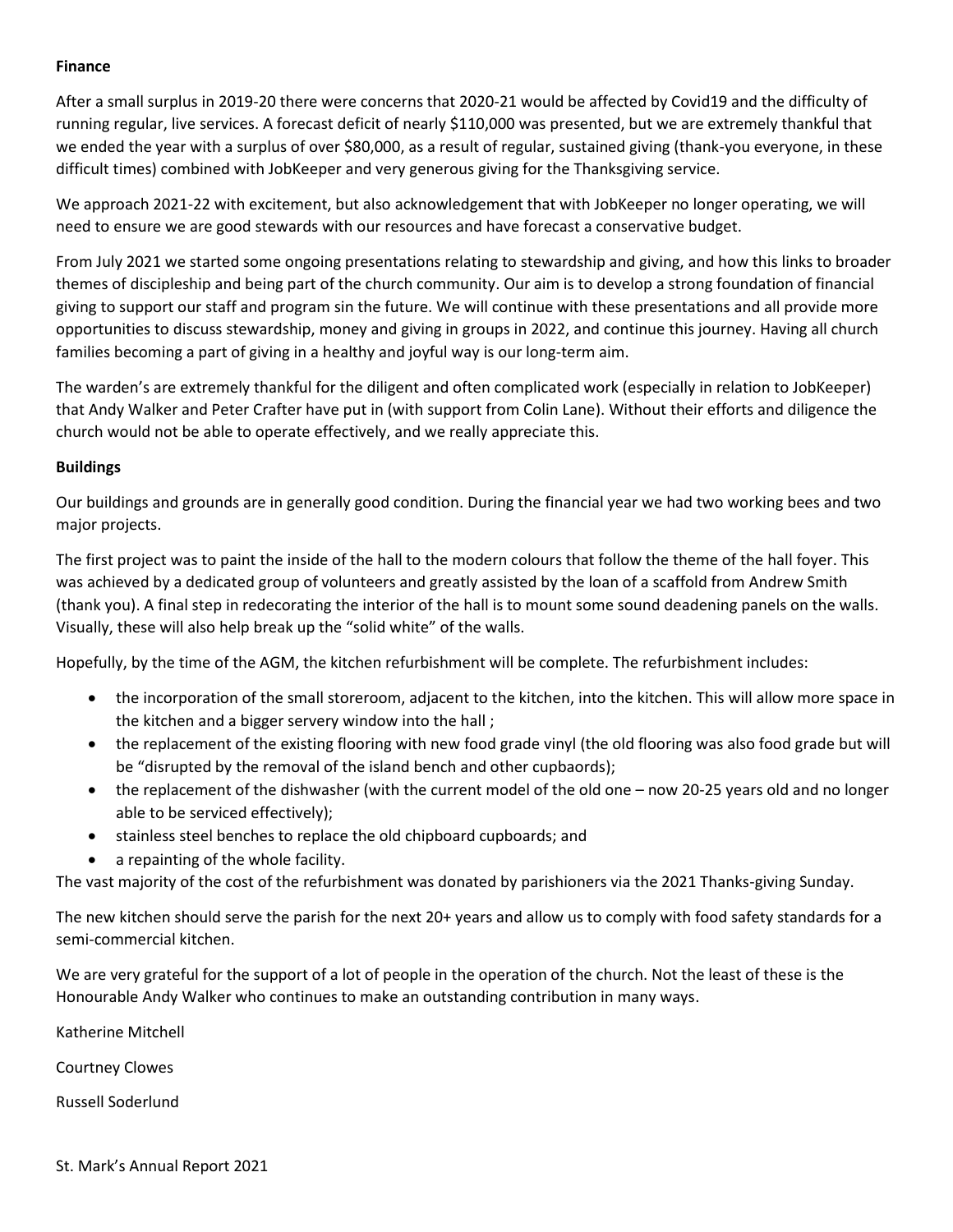# **Children's Ministry Reports**

#### **Children and Families Ministry Report**

As we come to the end of 2021, it feels difficult to look past the last 3 months of lockdown and remember what happened earlier in the year when things were a bit more normal. But in reflecting, I am grateful for the opportunities we have had in children and families ministry to deepen relationships, build community and explore Jesus together.

#### **Playgroup Ministry**

Two St Marks Playgroups have met weekly during school terms this year. We are always receiving enquiries for new families to join, and this year is no different with many families needing to connect. Playgroup ministry is unique in the way that it reaches out to parents and children with the love of Jesus and enfolds them in a safe space of community. Worries and dreams are shared along with tea or coffee and advice or consolation is given. In this space, with our leaders having a Christian perspective and godly wisdom, they can speak God's truth and love. Children are welcomed with songs, stories and crafts, also experiencing God's acceptance and welcome of them. I'm so grateful for the leaders of these groups, and also for the Grandparent leaders who have stepped in to support these ministries to run well this year.

#### **Worship Happenings**

It has been difficult to get a momentum with the Kids Connect and Sparklers aspects of worship this year. With the snap lockdowns, limits on capacity and parents being vigilant in keeping sick children away from our group gatherings when they are unwell, we have struggled to maintain much consistency in attendance or parental assistance to lead these worship groups. Earlier in the year we had some all age sessions for children alongside the 9:30am service. It was great to see the older children and youth supporting the younger children to engage in community and connect with God through Bible teaching, games and prayer. During lockdown, all families received a worship at home kit with activities that correlated to the weekly online services. It has been good to see these in action through parents sharing on the Family Life fb page.

A real highlight for me has been the continuing commitment of all of St Marks to foster intergenerational relationships and support intergenerational worship. I believe we move closer to authentic Christian community when we can put our own preferences aside for unity in the body of Christ. Seeing children serve morning tea, and lead elements of our worship services; watching adults play table tennis with youth and children or greet them with a greeting of peace; observing our services and spaces change to accommodate and welcome all ages into communion with Jesus and each other, just fills my heart with joy.

As we look towards Christmas now, and another year ahead, I don't have any real certainty of direction in what these ministries will look like. But I am certain that God is with us, present, caring and guiding. He is so good!

Hollie Boniface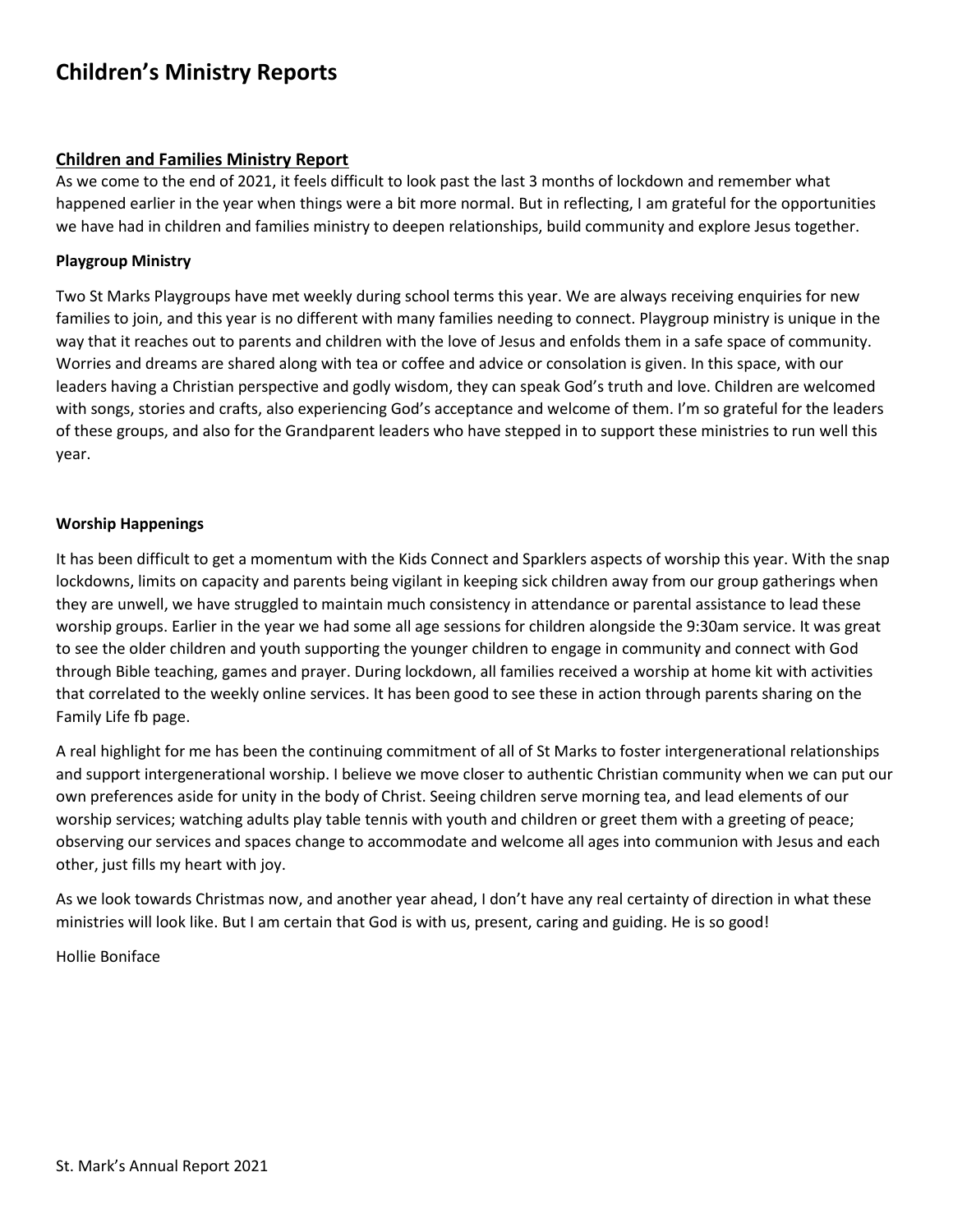#### **Outreach**

## POWERHOUSE KIDS, 5/6/ @ St Marks & Holiday Program.

The start of this year was looking positive with all our Outreach programs taking off with lots of enthusiasm, happy smiles, and joy. Covid was less disruptive, and Children were able to socialise in many things they enjoyed doing. It all came to a grinding halt in May and during Term 3 we started to fatigue a bit and relive last year's Lockdown.

I have been challenged by God to be still and wait during this year as we can plan to engage and deliver our programs, connecting and sharing Gods love with Children but it may not be how we intended as he knows the bigger picture. Its sad to think these children have missed out on so much social interaction and I see it as a great opportunity for St Marks to reach out even more displaying Jesus' love, nurturing and caring ways for those who are struggling after these times of a Pandemic.

#### **Powerhouse Kids Highlights**

This year we started out in Puffing Billy Park Emerald. We enjoyed having time with some of our regular kids playing games having treasure hunts and creating fun. This attracted other children in the park to join in. Once we commenced back at the Church, we even had one of those children join us.

Term 1 was such a blessing to be able to spend the time back together after last year's long absence. Lovely to see all the children return and adapting to the new Covid safe rules. Managing to get most of the term in with no disruptions. Term 2 we had 4 weeks before we were locked down once again. Fortunately, we had some great biblical stories, games craft & cooking during the first half of the year. In Term 3 we sent Letters and delivered a couple of zoom sessions to help keep the connections and relationships active.

#### **5/6 @ St Marks**

This year our program saw a large growth in our numbers and has been very busy & noisy some Fridays. This high energy group love games and food. Term 1 & 2 we had some awesome fun.

I have been privileged to see some of these kids come right through from Prep to now Grade 6, many from non-Christian families. It's very encouraging when these kids can answer a biblical question and show they are listening to God's word. Our Prayer is they will also apply it to their lives.

#### **Holiday Program**

In April this year a very keen group of children came along to our Holiday program. Themed animal antics we shared lots of stories of different animals and what God can teach us from these animals.

The time we spend throughout the day doing different activities gives leaders a chance to really have good discussions and share our Christian values. It was wonderful to have some young youth helping and being great role models to the younger children. This program was a blessing to parents in our local community given they have been navigating difficult times. However, little did we know there was more difficult times (lockdowns again) ahead during this year.

I close with these questions to ponder…Why are we here? How do we do things different and what have we learnt?

*Rejoice always, pray continually, give thanks in all circumstances, for this is Gods will for you in Christ Jesus.* (*1 Thessalonian's 5 16-18)*

*-* Anne Benc

St. Mark's Annual Report 2021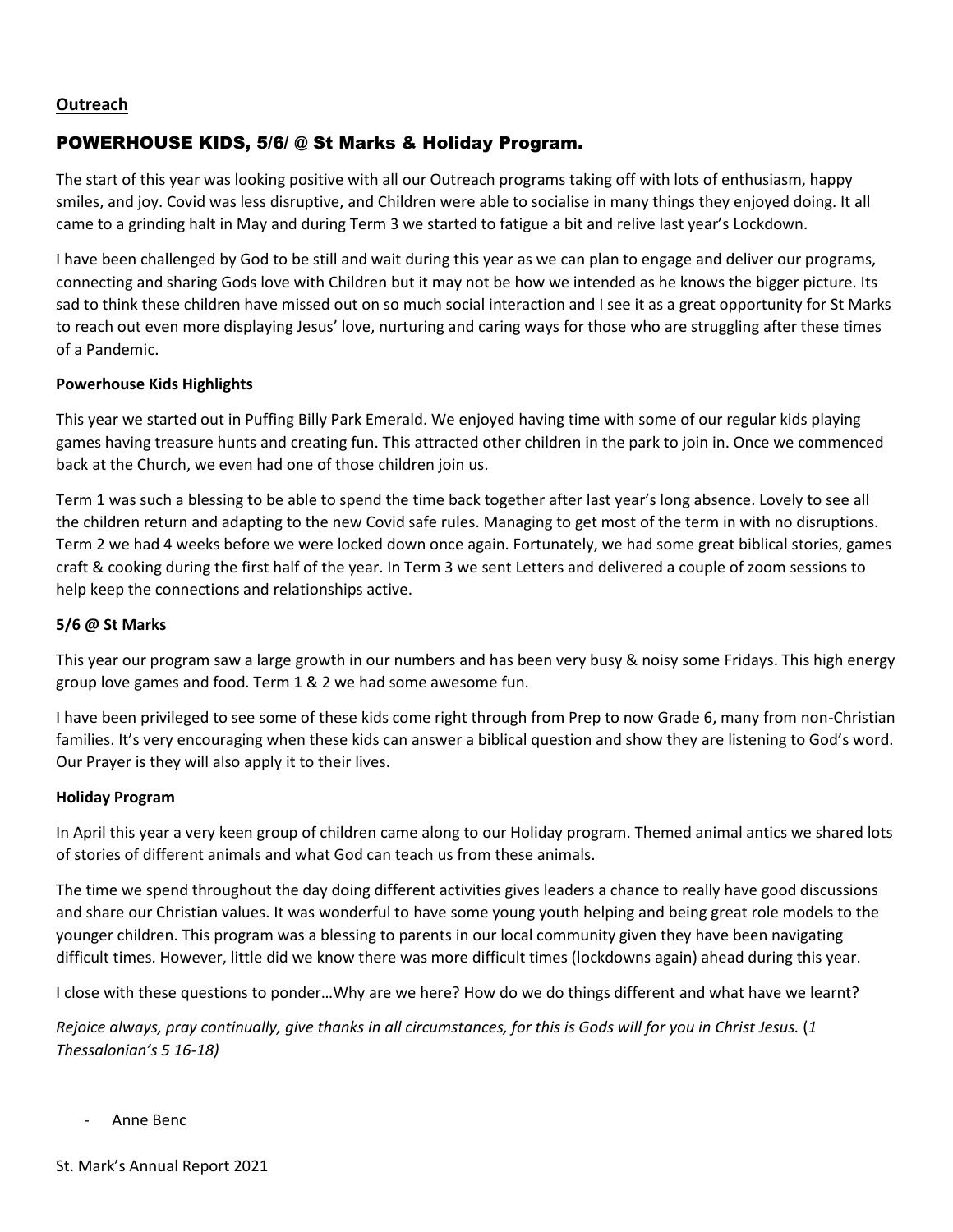# **Opp Shop Report**

Unfortunately another difficult year for the op shop due to COVID restrictions and Lockdowns.

We wish to thank our volunteers for their willingness to serve and be flexible during this difficult time. Our community has missed shopping with us and we are all praying that since restarting earlier this month we will not have to endure any further lockdowns.

Once again we have had to cancel our annual volunteer lunch which this year would have celebrated our 31 st year of operation. We were able to deliver a small parcel to each volunteer and we thank Ann Murray for her handmade contribution to this gift.

We again acknowledge and thank our volunteers for their faithful service.

Opp Shop Committee

# **Synod Report**

Synod was held on 13-16 October 2021 as a 'virtual' meeting because of COVID. There was no Synod in 2020, because of COVID. Virtual Synods are now permitted following a special Synod meeting in April 2021. Matters discussed at this year's Synod included church legislation, the receipt of reports, including financial reports, and a number of motions. Participation in the online process was strong and the online voting procedure worked well.

Reports were submitted included reports from each Episcopate within the Diocese, which included reference to the impact of the cycle of repeated lockdowns and relaxation of restrictions on the church, including lower attendances and financial stress. A review is being undertaken of church properties across the diocese. A report was submitted reviewing regulations governing the appointment, employment and retirement of clergy; changes are expected to be enacted in 2022. A report was tabled recommending simplifying and making more transparent the process of electing the Archbishop; this will be addressed in 2022.

There was consideration of financial reports comprising the accounts for 2020 and the budget for 2022. There was a surplus because of JobKeeper, received by the Diocese to enable parishes to meet payroll obligations, and property disposals. The Diocese took external professional advice at all stages of the JobKeeper process, including a review by the auditors. \$14.3m has been set aside in the accounts to deal with Professional Standards issues (this reserve has been built up over a number of years). Due to COVID, the parish assessment rate has been held at the same level for 2020/21. A deficit budget has been tabled for 2022, with concerns about declining parish income. There are ongoing concerns about the payroll function; steps are being taken to address this.

Motions included preventing violence against women, Afghan Refugees, Medevac Refugees, funding for Diocesan support for Children's and Youth Ministry, persecution of Uighur Muslims in China and a proposal to develop a plan to remove obstacles to disability access to churches. Presentations included a video on church planting.

AngliConnect is a new interactive IT tool being progressively rolled out by the Diocese between 2021 and 2024 to enable easier access for parishes to connect with the Diocese and its resources.

*-* Peter Crafter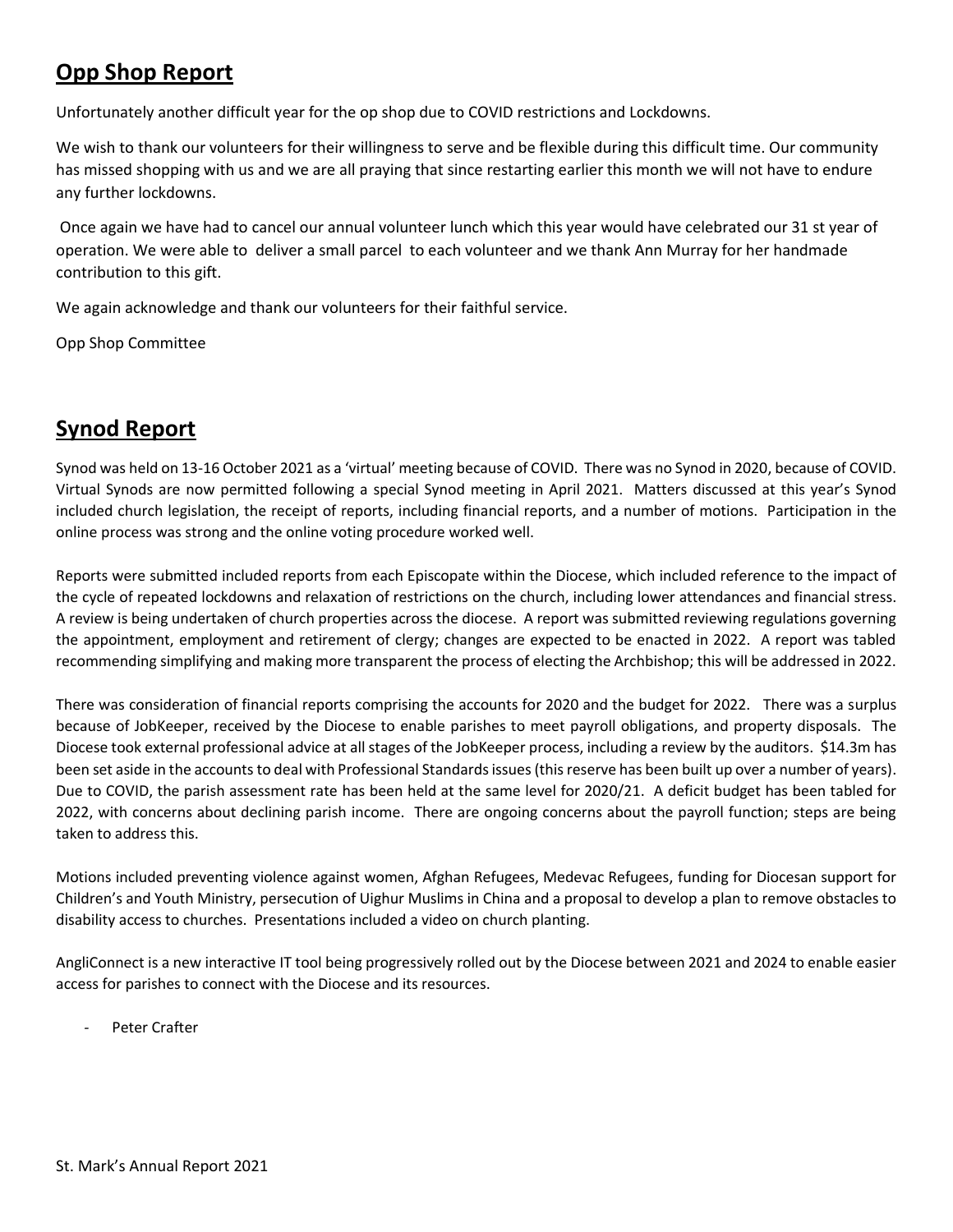# **Financial Report and Budget**

**Accounts -** 2021 has continued to be challenging for all of us. There has been significant uncertainty around COVID-19 and a series of lockdowns. That said, we have ended the financial year with a surplus. The surplus is largely due to JobKeeper payments received centrally by the Diocese from the Federal Government and passed on to parishes through not debiting salaries for some months and paying over the remaining amount to parishes at the end of the quarter.

Staff salaries are paid centrally by the Diocese with the cost passed on to parishes in the form of a debit. Staff costs were lower than expected because of JobKeeper and the fact that the diocese did not debit staff costs for every month of the year and not all the staff team were in place for the full year.

The Statement of Assets and Liabilities (balance sheet) shows that the Church has a healthy cash balance due in large extent to previous ECHO funding of our outreach programs and the receipt of JobKeeper. This is available to fund the planned deficit in 2022.

**Budget -** The following table compares the budget for 2022 with actual figures for 2021. We are submitting a deficit budget in order to continue our programs and maintain staffing at current levels in the expectation that things will improve over the next few months. It is possible to proceed with a deficit budget because of the healthy cash balance brought forward from previous years.

Giving is expected to increase following the recent stewardship campaign and the end of lockdowns when the Church can resume its normal activities. Staffing levels are budgeted to remain at a similar level to now. Staff costs will however increase significantly compared to 2021 because the budget assumes that the Diocese will debit the full cost of staff salaries for every month, whereas the diocese did not debit staff costs for every month of 2021. For this reason, the 2021 accounts did not include a full year's staff costs, whereas the 2022 budget does include a full year's staff costs for the present staff.

| <b>Profit &amp; Loss</b> |               |               | <b>Statement of Assets</b><br>& Liabilities |               |
|--------------------------|---------------|---------------|---------------------------------------------|---------------|
|                          | <b>Actual</b> | <b>Budget</b> |                                             | <b>Actual</b> |
|                          | 2020-21       | 2021-22       |                                             |               |
| <b>Income</b>            |               |               |                                             | 30/09/2021    |
| Cost sharing             | \$0           | \$14,796      | <b>Assets</b>                               |               |
| Ext funding              | \$10,124      | \$0           | Cash at bank                                |               |
| Ministry income          | \$23,597      | \$44,000      | <b>Total assets</b>                         | \$409,620     |
| Giving                   | \$309,206     | \$326,880     |                                             |               |
| Other income             | \$98,892      | \$0           | <b>Liabilities</b>                          |               |
| Total income             | \$441,819     | \$385,676     | Contra accounts                             | \$442         |
|                          |               |               | Payments in                                 |               |
| Costs                    |               |               | Advance                                     | $-$39,405$    |
| Assessment               | \$40,580      | \$42,000      | <b>Emergency Fund</b>                       | $-$2,019$     |
| Ministry costs           | \$22,798      | \$24,000      | <b>GST</b> receivable                       | \$6,179       |
| Missions support         | \$23,412      | \$32,688      | Payroll liabilities                         | $-$40,934$    |
| Overhead costs           | \$33,742      | \$33,000      | <b>Welfare in Trust</b>                     | $-$7,309$     |
| Property costs           | \$25,281      | \$30,000      | <b>Total Liabilities</b>                    | $-$ \$83,046  |
| <b>Salaries</b>          | \$254,030     | \$312,748     |                                             |               |
| Total costs              | \$399,843     | \$474,436     |                                             |               |
|                          |               |               | <b>Net Assets</b>                           | \$326,574     |
|                          |               |               |                                             |               |
| Net surplus/deficit      | \$41,976      | $-$ \$88,760  |                                             |               |